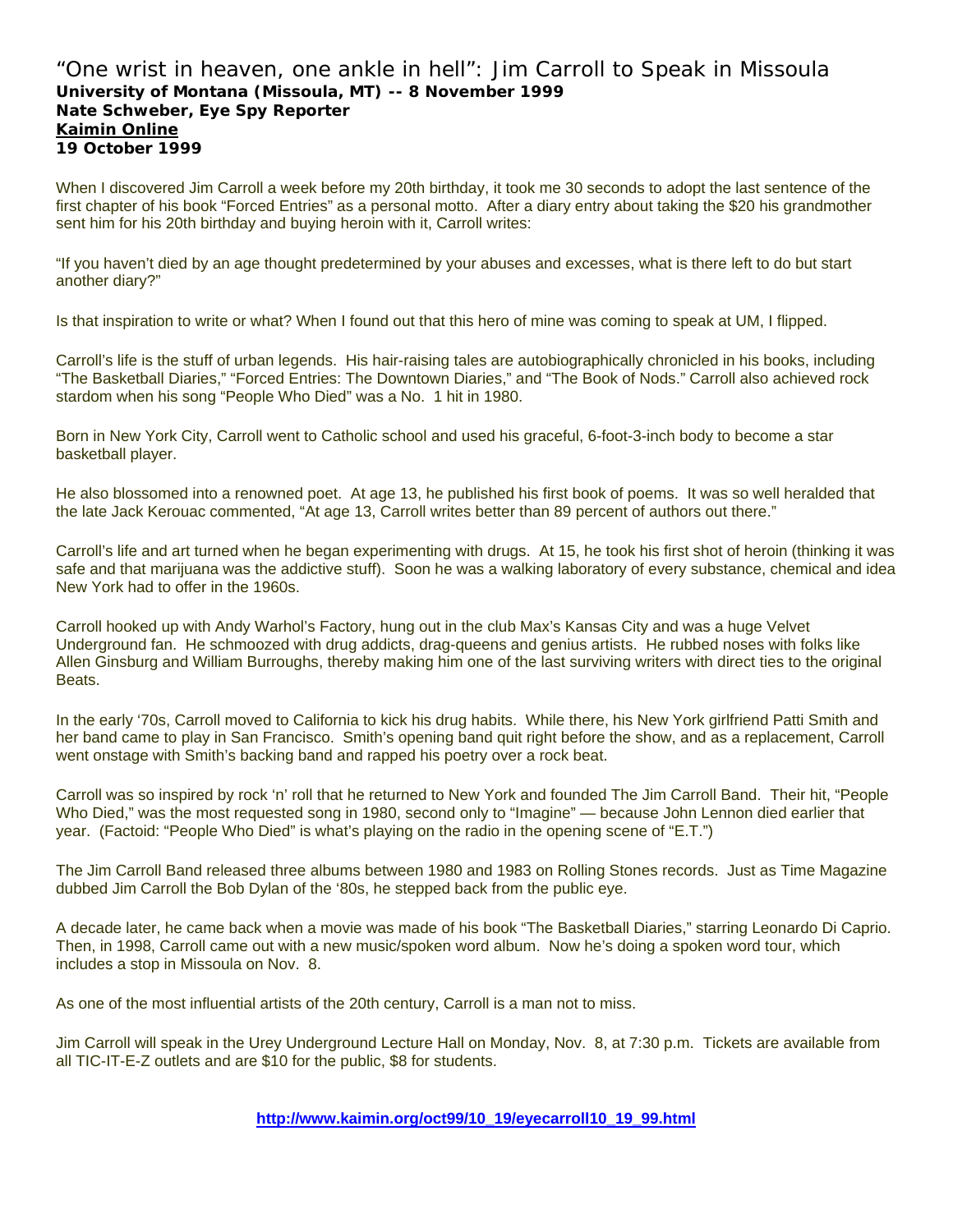# **Suffolk University**

**(Boston, MA) 4 April 2001** 

### **Review by Derek X Nemirow**

Twice in the last 8 days I had the distinct honor of being in the audience for spoken word performances by poet/author/songwriter Jim Carroll. On both nights Mr. Carroll was in rare form and had members of the captivated audience eating out of his figurative hand. Digging into his bag of tricks, Jim recited crowd pleasers such as "Zeno's Law of High-Heeled Shoes," "Sick Bird," and his tale of success despite lack of preparedness, "Tiny Tortures." Each performance featured a chapter reading from Carroll's latest as-of-yet untitled novel for which riotous background, set-up information was provided to introduce the pieces as only a wordsmith like Jim Carroll could deliver. Also included each night was the reading of a letter supposedly written by the late Tupac Shakur to a German fan that Carroll 'found ' in a recording studio that, each time read, is slightly embellished and leaves the crowd in stitches.

The only thing that truly distinguished these two already stellar performances from ones in the past was the special guest who made an appearance at the conclusion of each night's set. Terrell Winn, guitarist from the *Catholic Boy* era Jim Carroll Band, was present and he and his old band mate delighted the crowds with an unplugged but highly electrifying rendition of the Velvet Underground classic "Sweet Jane." Even more amazing was that the duo went on to perform a second song at the Suffolk U. show. Although Carroll had a head cold, which came across clearly during the readings, but didn't soften the impact of them, he honed his voice during "Sweet Jane" and was absolutely superb in his delivery of my personal favorite JCB composition, "I Want the Angel." Just when I figured that I had witnessed everything that could possibly be offered, a stagehand announced that Jim would be doing a meet and greet after the show. Despite his ill health, Carroll took the time to chat with everyone who wanted to and patiently signed keepsakes for every last person in line. Thanks Mr. Carroll. The pleasure was all mine.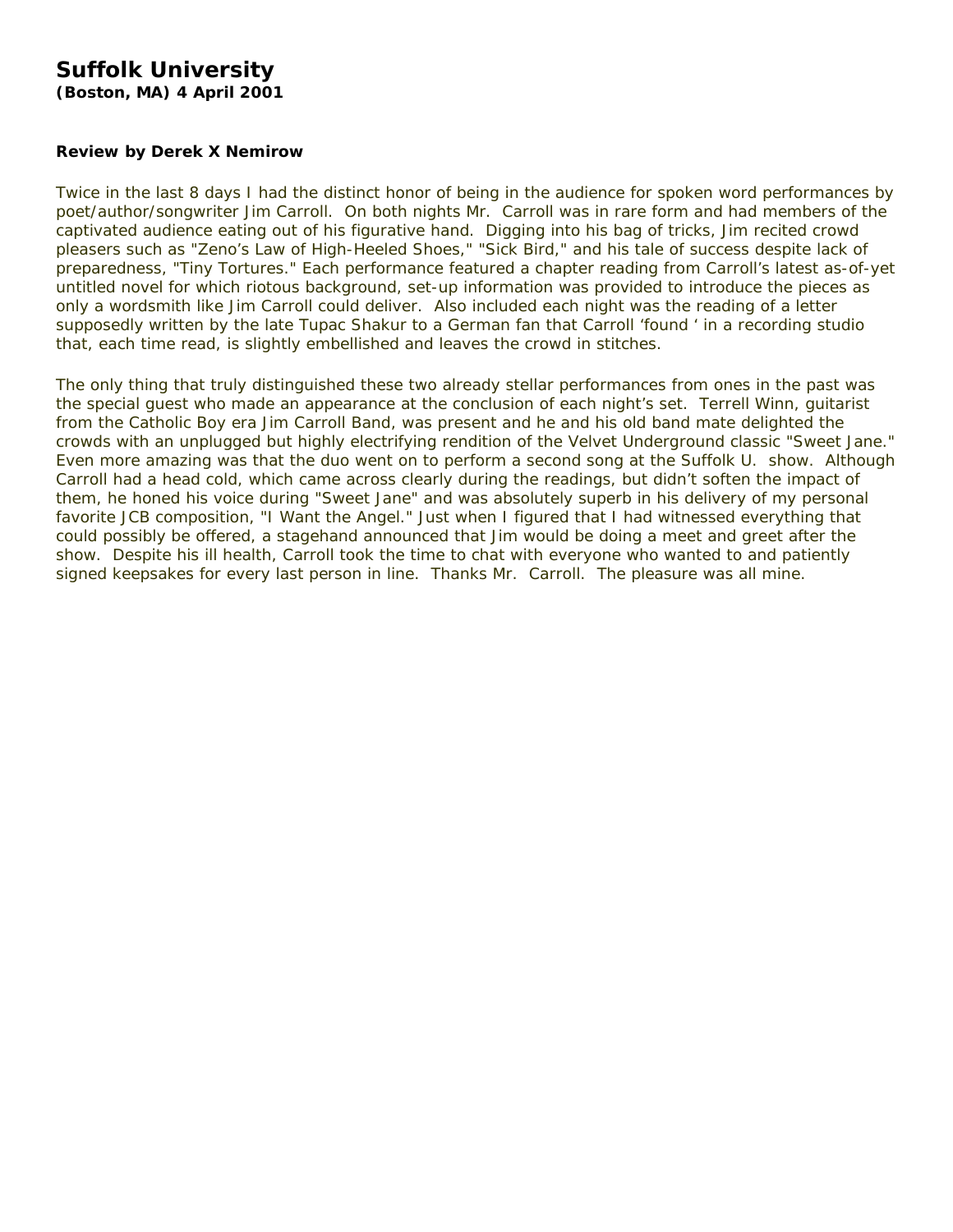# **Missouri Southern State College Joplin, MO (3/17/99)**

#### **Review by Damien9693@aol.com**

It was really cool. Jim is way funnier than I thought he would be. He made cracks before and after most of his poems. He didn't mention the Make a Wish kid. But he did have a cold and had to blow his nose a couple of times. Which he does quite loudly I might add. Here is his set list (not in any particular order)

A day at the races ( FE ) The Two Signs ( FE ) Tiny Tortures ( FE ) With Van Gogh ( FoD ) 8 Fragments for Kurt Cobain ( VoC ) From a Message on an Answering Machine ( VoC ) Poem ( VoC pg. 53 ) Poem ( VoC pg. 112 ) Sick Bird ( VoC ) Train Surfing ( VoC ) I Want the Angel Falling Down Laughing Facts ( VoC ) Poem ( VoC pg. 49 ) Jukebox ( VoC ) Spy ( VoC ) Poem ( VoC pg. 12 ) The Ocean Below ( VoC ) Poem ( VoC pg. 47 )

He signed all four of my books for me, I was the second one up there to ask him and the line behind me was HUGE! A couple of the poems he read he said he had never read before. He started to read one from *Forced Entries* about when he was taking speed to get off heroin and he had to take heroin again to get healthy, but he decided against it for some reason. I for one would have loved to hear it.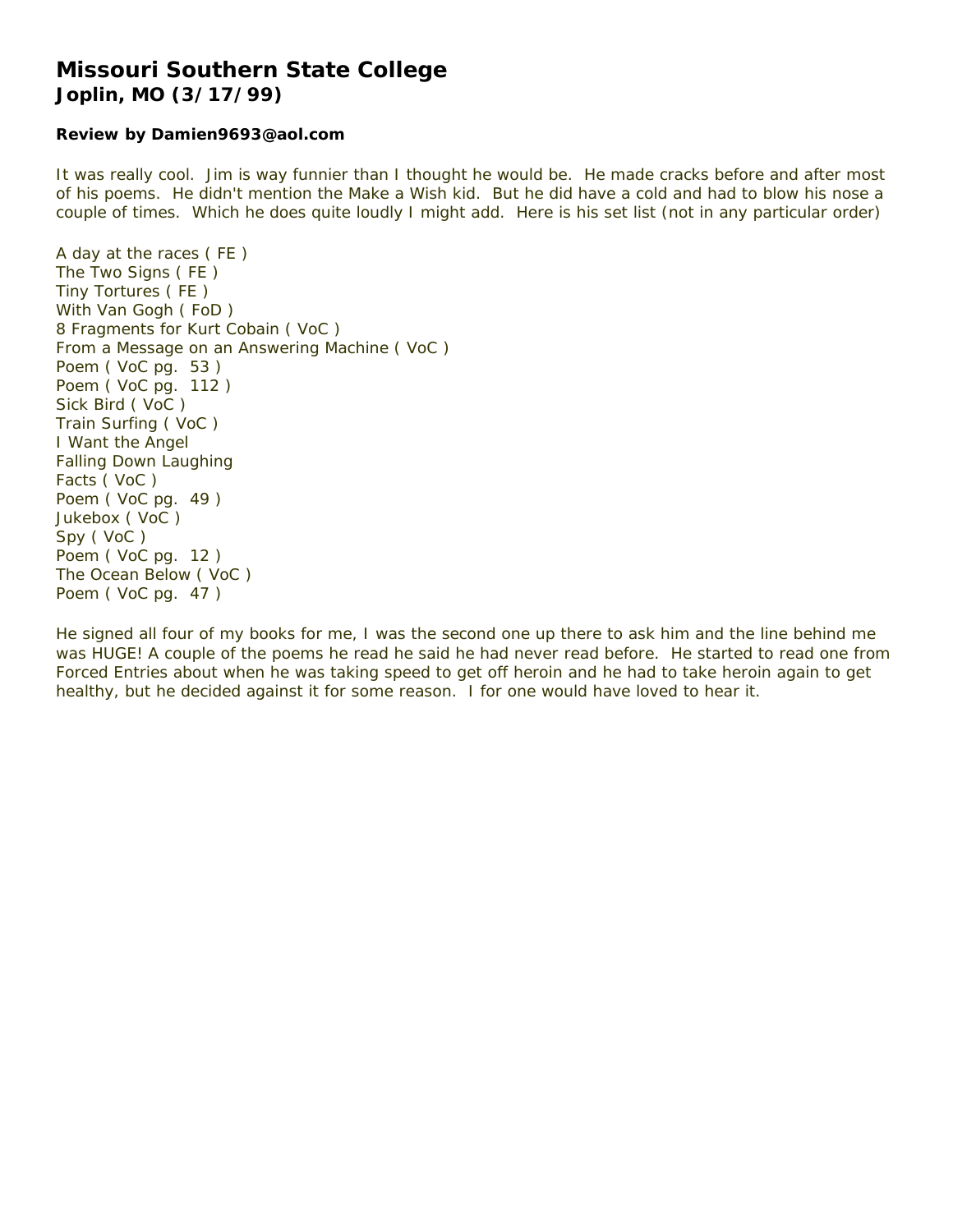# **University of Notre Dame Notre Dame, IN (2/16/99) The Sophomore Literary Festival**

### **Review by J. A. Carpenter**

This is a tale about how I met Jim Carroll. It was, indeed, at Notre Dame University which was the worst place in the world. My friend and I got lost, there were like no signs, we couldn't find a place to park and no one would help us. But being the type of people we are, we did find it in time to see Jim. We arrived an hour early and as I stood in the Student Services Building, I started sobbing. Why? I don't know. I guess because it was hitting me that I was about to see with my own two eyes the man who inspired me to keep living. And I couldn't stop until about 20 minutes before he was supposed to read. And then He came out. I was in the front row...just like I said I would be and he came in a side door. My body froze and I stared as if I had seen a mirage...my brain was refusing to believe this was happening. He was so tall and thin and long...he slumped down into his seat so no one could see him, so he could see no one. He was wearing a black silk shirt and vest, blue jeans and black leather boots. He was carrying a black bookbag of sorts. When this nerd gave him an awful introduction, I and two other people stood as he went for the podium (everyone clapped, though). I started to shake and I think I did have a panic attack as he nervously pulled out his books and papers to read for the night. He started out with A DAY AT THE RACES from *Forced Entries* which everyone laughed at and seemed to fuel Jim. He was on last night. Just like he always says in his books, When a poet is on, he is really good. Jim was just really really good. He was so witty and sarcastic. He intro-ed the second story TINY TORTURES which went over even better. He then read FAT BAT which probably went over the best. He set up an intro about the goat's leg and the fake Satanists. It was really funny. He then read from his new novel about a painter who makes it big in the New York scene which made me drool; I cannot wait to buy that book. When He read 8 FRAGMENTS FOR KURT COBAIN I started to cry again because that poem moves me way too much to just sit there and act like it doesn't matter that my hero was reading this. He then read FACTS, FEMALE AS THUNDER, DEADLINE POEM, TRAINSURFING (which is an interesting poem about these poor kids from Brazil who have nothing to do so they sniff glue and surf the top of trains that are going about 90 miles per hour), SICKBIRD, SPY, "OUR DESIRES" FROM *FEAR OF DREAMING*, Sang I WANT THE ANGEL a capella, read "THE CAT IN THE COUNTRY" poem, the Hearts in the Bathtub poem, 1958 HURRICANE, MY RUINS, Sang POOLS OF MURCURY a capella, and read MESSAGE LEFT ON A PHONE MACHINE which finished off his set. Everyone then gave him a standing ovation which made him embarrassed as he got off the stage. So the nerd guy said Jim would talk to people and sign stuff in another building which my friend and I didn't know where that was. We asked the nerd guy and he told us the wrong directions and we got lost. Giving up, we went to the Student Service's building for help and RIGHT IN FRONT OF US WAS JIM SMOKING A CIGARETTE!!!!!!!! I gave him this "I am a deer caught in headlights" look and almost fell down the stairs (as I was going UP the stairs, no less) and ran into the building like a coward. I told my friend, "We'll wait here for him and then see where he goes." he came in and went up the stairs and get this: I walked in his foot steps right behind him! So I was thinking A.) I am literally walking in Jim Carroll's footsteps (no pun intended) and B.) If he falls backwards, he will take me with him....So shaking up the stairs behind him like a dork, he goes inside where everyone clings to him like leeches. Finally he sat in the center. I got him to sign my Fear of Dreaming book. He even wrote a poem for one boy (which I thought was rude to put him on the spot like that, but what can you do?) and I asked him TWO questions! First was the purity question, because you all know how bad Julie wanted to know...and he said, "Nope. No. Nope. I don't think I can attain purity," then he paused and said, "At 16 you think anything is attainable. I heard a while back there was this Dahmer guy who cut these people up and froze them in his feezah because he said it made him feel pure. Now I know there's purity in evil and in other...things...and I don't think I can be pure. I'm more relaxed now, but I'm not pure," he replied shaking his head no. He wouldn't make eye contact with people very often (though he did look at me 6 whole times...I counted). He said he likes being a musician but it was tiring. He said he sometimes didn't want to get on stage when he was feeling vulnerable and that was part of the reason why he quit. One guy asked him what music he listened to now and he said not much...but he called Courtney Love a HAG and said "I don't even WANT to buy the Hole album!" which brought a lot of laughter. He said, "I fuckin hate Dylan." I asked him a SECOND QUESTION: Do you ever wish you would've approached Frank O'Hara?" The whole time I was thinking of me approaching him and asking him these questions. He said, "Of course. He was my hero and he meant so much to me. But I was afraid he'd try to pick me up and I wouldn't be with poets. But of course I wanted to talk to him. For so long I hung in the back of the room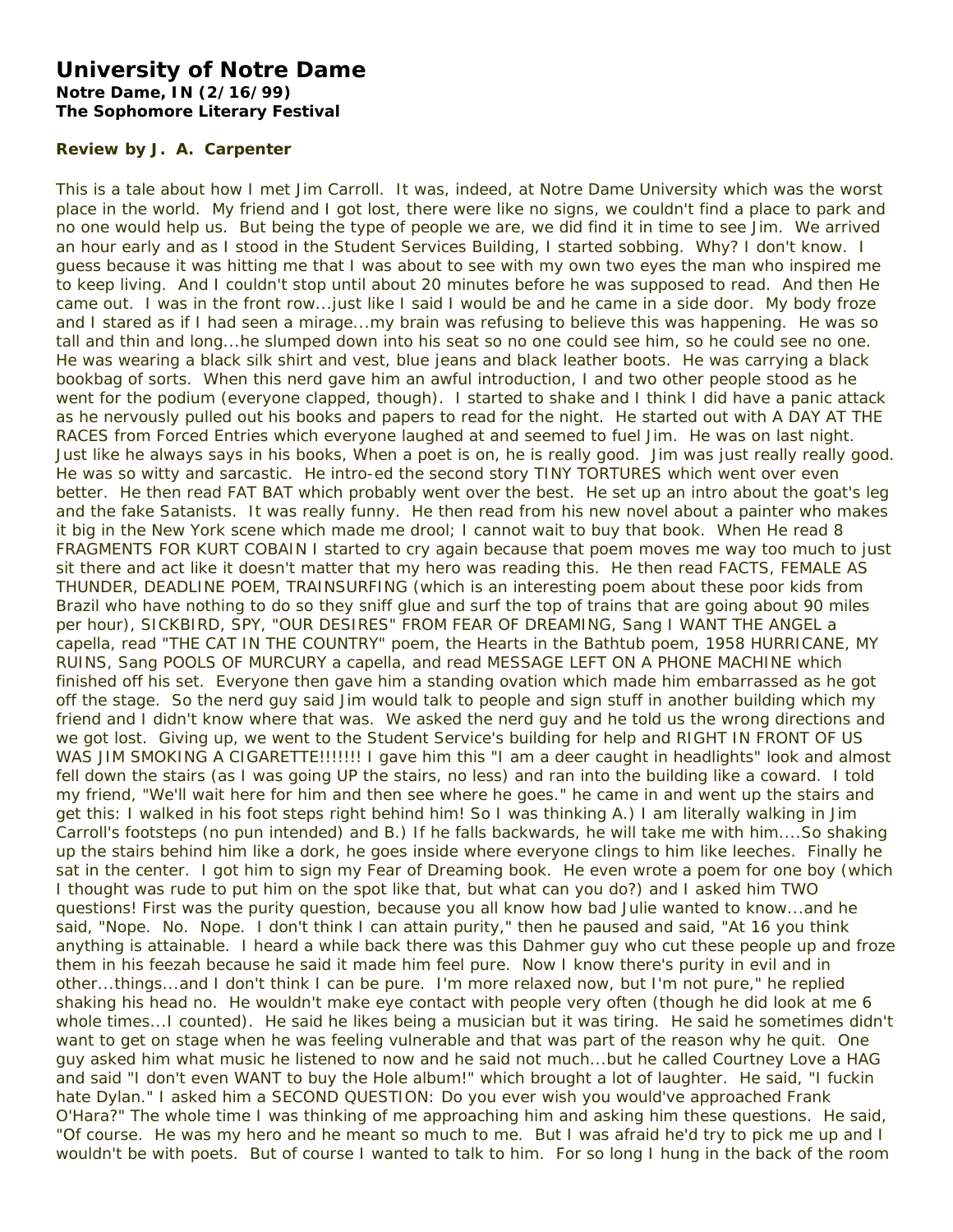at Saint Mark's Church at 15 years old and watched people. Then I got published and used that as a way to meet Ted Berrigan, my writer friend, and Anne Waldman who ran the place. If Frank had lived, I would've met him, too. I was this token child progidy because they liked my poetry. But yeah, I wanted to meet Frank and everyone said, "He would really go for you". I heard stories about him from my poet friends. It's weird, I was just reading him the other day and thinking how great he ws. How much he had an affect on me. John Ashbery I couldn't even get into even though technically he was a better poet but I always liked Frank better. John Ashbery was good before some lit. guy fucked him up. Fucking Literary Critics (laughs), They ruin shit. John Ashebury changed when he won the Pulitzer Prize and other awards in the same year. But I still love Frank." It was soooo great hearing him say these things with such passion. He talked about Lou Reed and the movie and said he wanted to try absenthe sometime (what Rimbaud was addicted to) when someone asked about him doing pernod and he said he couldn't ever handle alcohol. He talked about Patti Smith and how writing on a computer ruins the legacy of writing by hand. Colleges want the hand written stuff later.

Well, I accidentally bumped his knee when he signed my book and I was like, "I just touched Jim Carroll." And I feel like my whole life is different. This morning my mom asked about it and I started sobbing again and I am crying right now, too. and I still don't know why. I feel like I am in a dream now. But I do know for sure that I want to follow in his footsteps and be a published poet. He is such a talented and kind person. He was so nice to everyone. I will never forget last night. It was the best night of my whole life. And I took lots and lots of pictures...I think I have like 10 of him and I have his fucking AUTOGRAPH in his book, for god's sakes!!!!

It was awesome. I got to reach my one goal in life: meeting Jim Carroll and because of that I have a new one : following in his footsteps, but metaphorically this time.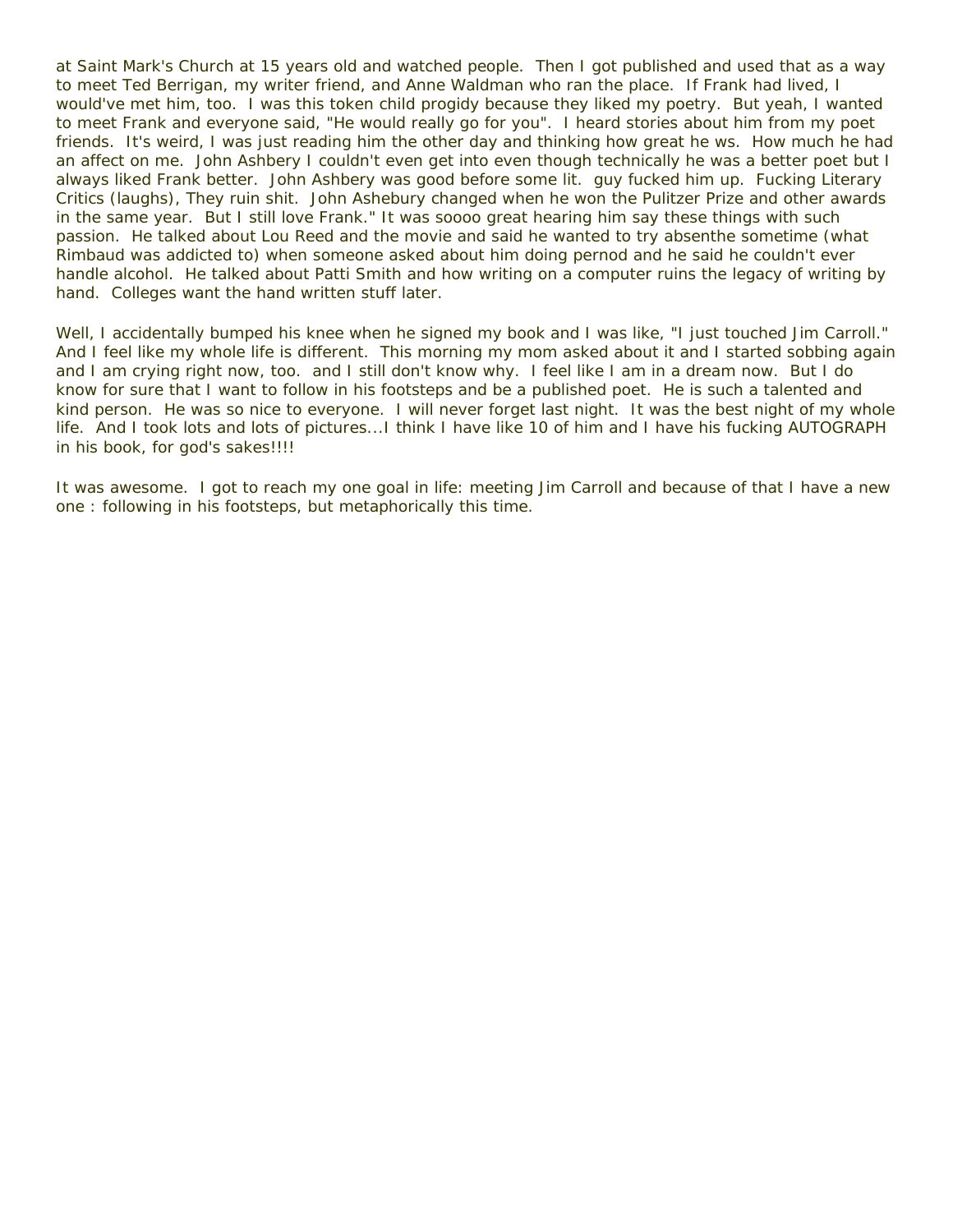# **Seton Hall University South Orange, NJ, 18 March 1998**

## **Review by Laurie Pine**

Waiting for Jim Carroll, the pressed milk skin, red tresses and fair lashes are there soon enough. Heavy leather coat, scarf of soft blues and Russian black cap that the nubile students flirt over. This rainy March night can't be dampened. Still a basketball player's lanky step greets those gathered. The raspy voice transports us to the song of angels, Kurt Cobain, knowing pain, pulsing promises of racing crab love, tainted possibilities, the pawing puss. You capture the vision, emotions raw and unsentimental, yet striking reality chords to the pulsing mass. New audiences commingled with familiar friends, cheering, exhilaration. Clapping echoes the generations as you score endlessly, still in prime form.

Your stories of that performance with the cockroach in the bag. What does it mean? Same as it always does. And I feel 20 again, no 17, 16 with you easing the rediscovery, pre-Eden's fall. A poet-philosopher with the wit to bring on the laughter but make all feel connected, safe. And yet many of those who share your stage are the ones for whom you must translate their pain, no longer present. From the Brown Eyed Girl dancer at your friend's jukebox gravemarker to your vanished puss, the night warrior who worries on gravity's mortality no longer.

They all wait on line--the college professor, the angry poet, the anxious chicks, the hopeful writer, the pilgrim with the bootleg tapes from the age of radio--to be singed by your burning presence, the desire to stay awhile, the writing yet to be. Still alive, working through the pain. No drinks proffered accepted. You got to get home to be up early and in that studio. So prolific: books, poems, music. And we celebrate and think, no, not everything dies.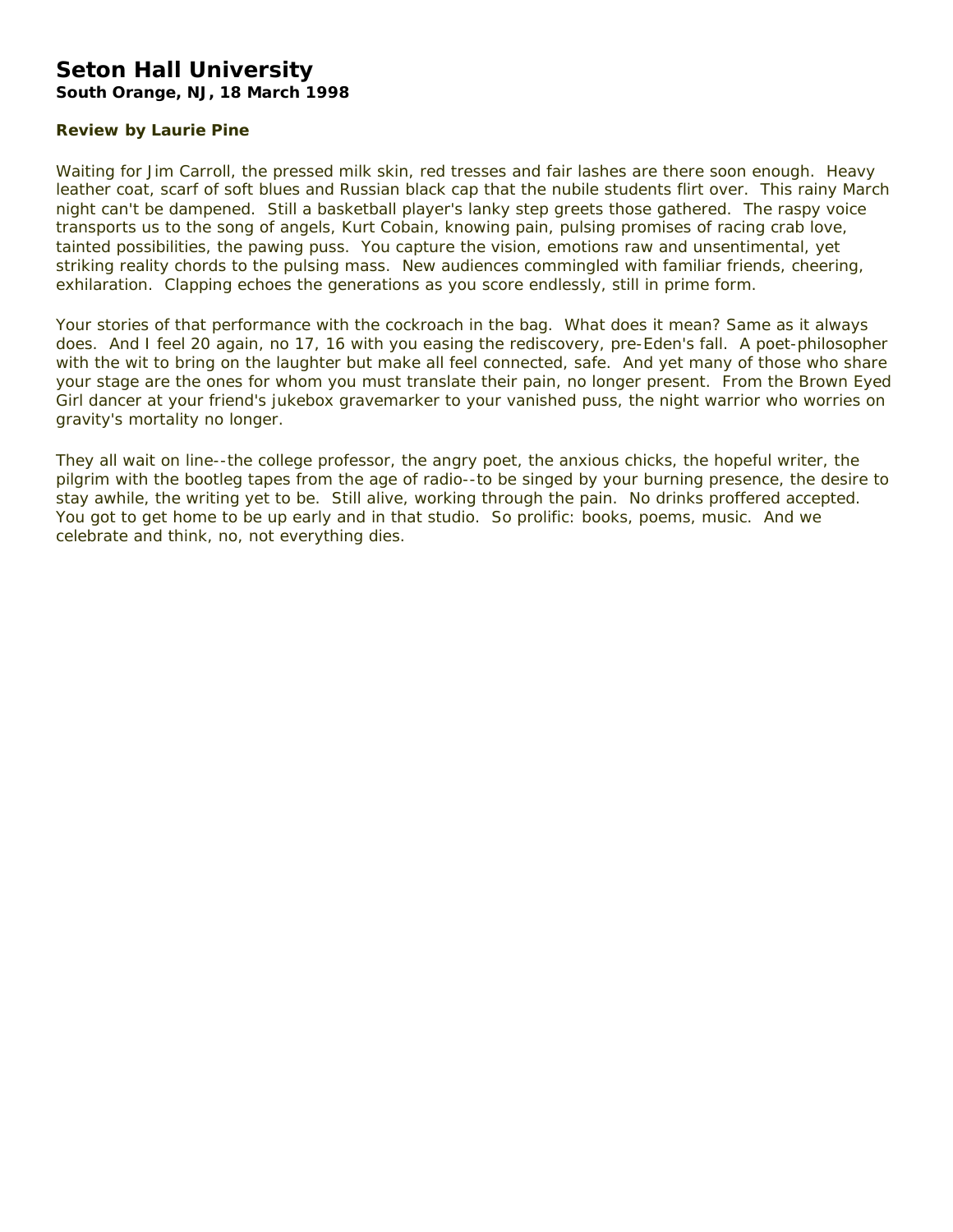# **University of Kentucky**

**Lexington, KY, 29 January 1996** 

# **Review by Paul McDonald**

I saw JC at UK Monday evening, January 29. The hall seats 800 and was packed to capacity, so my two friends and I sat on the floor in the front. Carroll came out wearing a sign he found laying around backstage with the name "Hermes"scribbled on it. I had seen Carroll a year and a half ago at a coffeehouse in Louisville, and much of the material for that reading I heard repeated on the CD "Praying Mantis," so I expected to hear some of the same work. Some were indeed repeated, like "A Day at the Races," "I Am Not Kurt Schwitters," and hispoem for Robert Mapplethorpe, "To the National Endowment for the Arts," but there was plenty of new material, most notably "Curtis' Charm."

Maybe it was his baggy clothes, but Carroll actually seemed SKINNIER than the last time I saw him, and instead of bumming reading glasses from someone, as he did eighteen months ago in Louisville, he came prepared with a pair of glasses that complimented his bony face. Carrollhad a cold and a toothache, but he apparently knew how to work with his pain. He began with "Curtis' Charm" and right away gave up trying to stand still in front of the microphone. He moved so much, in fact, all in perfect rhythm to his speech, that he finally pulled the mike off its stand, much to everyone's relief. The next piece was "Eight Fragments for Kurt Cobain." The first time I heard Carroll read this it was still handwritten on loose sheets of notebook paper. Now the poem has been published in the NY TIMES, a chapbook, poster, recited on MTV, and remains one of the most powerful pieces Carroll has written.This poem pulls the audience into Carroll's orbit; they are not of his generation. Yet the references to depression, suicide, fame, addiction and the muddled lyrics of "Teen Spirit" serve as anchors for a shared experience.The rest of the evening was orchestrated between pieces that would make you laugh so you could deal with the bare-bones imagery of a work in progress about war crimes in Bosnia.

The evening then settled into recitations of "I Want the Angel," and two outtakes of the "Basketball Diaries" soundtrack. Because these were memorized, Carroll was free to wander the stage, often crouching like he was sharing a secret. It also gave Carroll the opportunity to banter with the audience, even insisting that a heckler not be silenced because it was "...authentic Kentucky gibberish."

He provoked a definite reaction from the crowd when he said he heard that Massachusetts had a pretty good basketball team. But then he redeemed himselfwhen he said that he convinced "my man Rick Pitino," then coach of the NY Knicks, to go south because of the blizzard coming in '96.

I showed up that evening armed to the teeth for a booksigning. I had my copies of *Forced Entries*, *Basketball Diaries*, and the CD Jackets from *Praying Mantis* and *A World Without Gravity*. As Carroll was signing them I mentioned that that I enjoyed his portrayal of Frankie Pinewater. He seemed genuinely pleased and mentioned that he did a lot of other good work that wound up on the cutting room floor. He was unaware that the music video of"People Who Died" was at the end of the BD Video. He told me that BD was three weeks at number one at Blockbuster and DiCaprio got the lions share of the royalties. One of my friends is in the masters program at the Naropa Institue and had an anthology of poetry edited by Anne Waldman with a picture of Carrollin his twenties. Carroll was amazed how much baby fat he had.

Paul McDonald is a local poet and library assistant for the Louisville Free Public Library. His goal in life is to live with no credentials and no apologies.